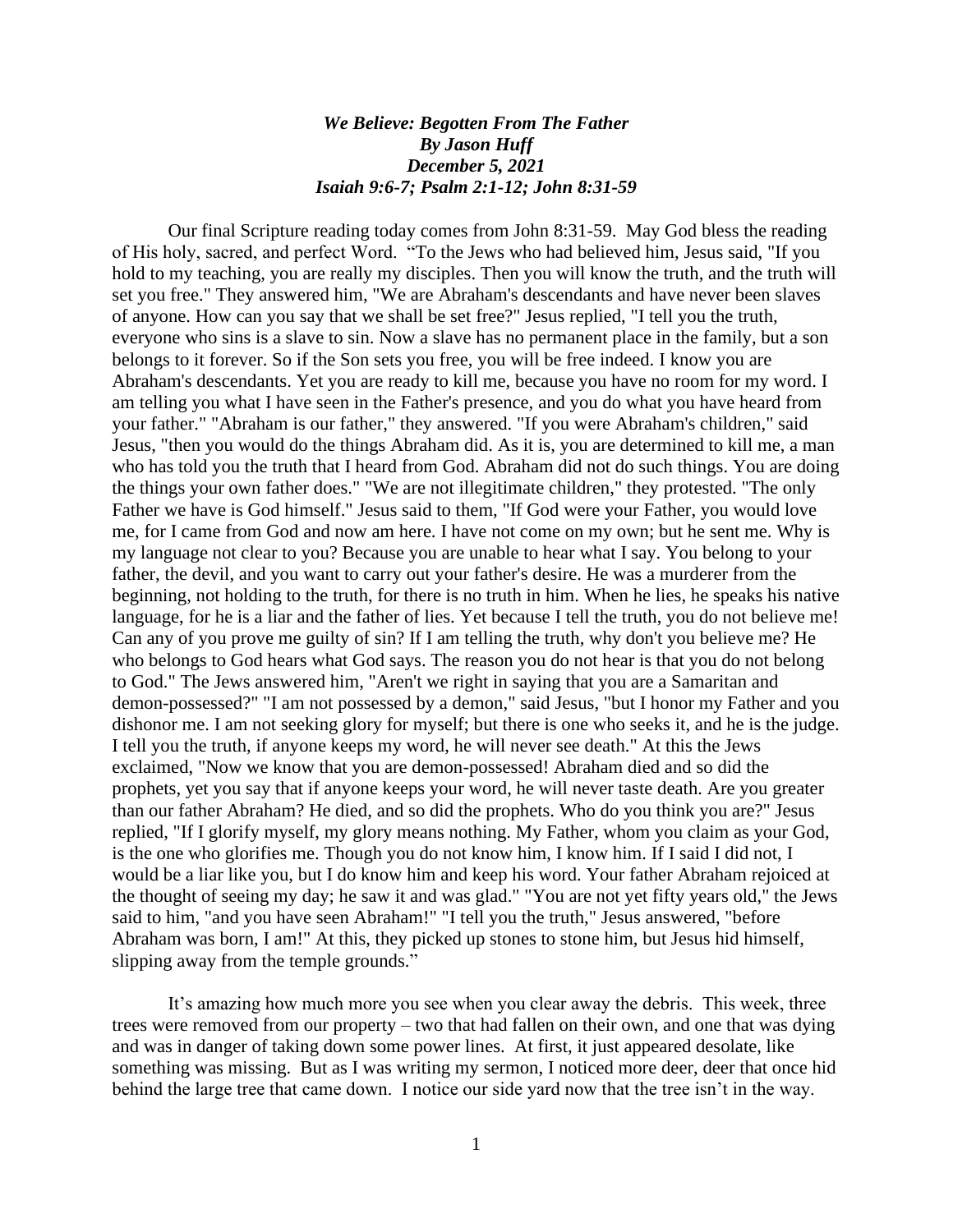It's amazing how much more you see when you clear away the debris. That's really what the season of Advent is about. We have a habit of thinking that Advent is just a time to remind us to buy our presents early before the stores run out of what everyone wants. But Advent has always been a time of waiting, a time of anticipating Jesus' second coming as we remember the events of His first coming. And while it's not somehow an official part of Advent, I think this time can also be a time for clearing away the debris and seeing Jesus for who He truly is. In a seasons where we're constantly in motion, it's good for us to sit and contemplate for a little while about the nature and person of Jesus. Because when you clear away the debris of life that clutters up the landscape of our lives, you can see more clearly the God who loves us and the Savior who transforms us.

And so, for the next four weeks, as we think about the birth of Jesus and sing songs about His coming, we're also going to examine who He is through the words of the Nicene Creed. It's a creed we sometimes use as our Response of Faith, and we'll be using it as our Response of Faith throughout the month. Now that might surprise you because as you all know, the Bible is our text every week, and it still will be throughout the series. But the ancient creeds of the church, the creeds that everyone in the ancient church held in common, are incredibly important because they help us make sense of some things that are not perfectly clear in Scripture, that take some work to understand.

The Bible can be read by virtually anyone, and if you read it carefully, you can understand the basic message it has for us – the depths of sin, the need of salvation, and how God has provided exactly that through His Son, Jesus. But not everything is spelled out in simple ways because God is not simple. There are things in Scripture that were clear to its original audience that are not clear to us and we need help getting to the bottom of them.

Some things we know because they've been put into laymen's terms. Take for example H2O – what we all know of as water. Two hydrogen atoms, one oxygen atom. But unless you're a scientist or have been taught in school what  $H_2O$  is, you simply don't know just by seeing the formula. In the same way, there are some things that we don't see named in the Bible because they're spoken about in ways we don't fully understand unless we've been trained or are looking very closely. That's the reason we don't see the word "Trinity" in the Bible, even though the concept of the Trinity is all over the place – Trinity is a word that defines what we see in the Bible. The creeds take what we see in various places throughout the Bible and make it clear in one statement.

So the first part of the Nicene's Creed's statement on Jesus is what we are going to tackle today. Here's what it says: "We believe...in one Lord Jesus Christ, the only Son of God, begotten from the Father before all ages, God from God, Light from Light, true God from true God, begotten, not made; of the same essence as the Father."

What's wrapped up in this part of the creed is the ever-important understanding that Jesus is, Himself, God. The creed and Scripture are very careful in how they put this because we must be careful to acknowledge that Jesus is not God the Father. As Scripture describes God, God is One, yet in three unique persons – Father, Son, and Holy Spirit. In a very real way, God is unified in three persons in a way that nothing in creation truly is. It is a mystery, yet it is true.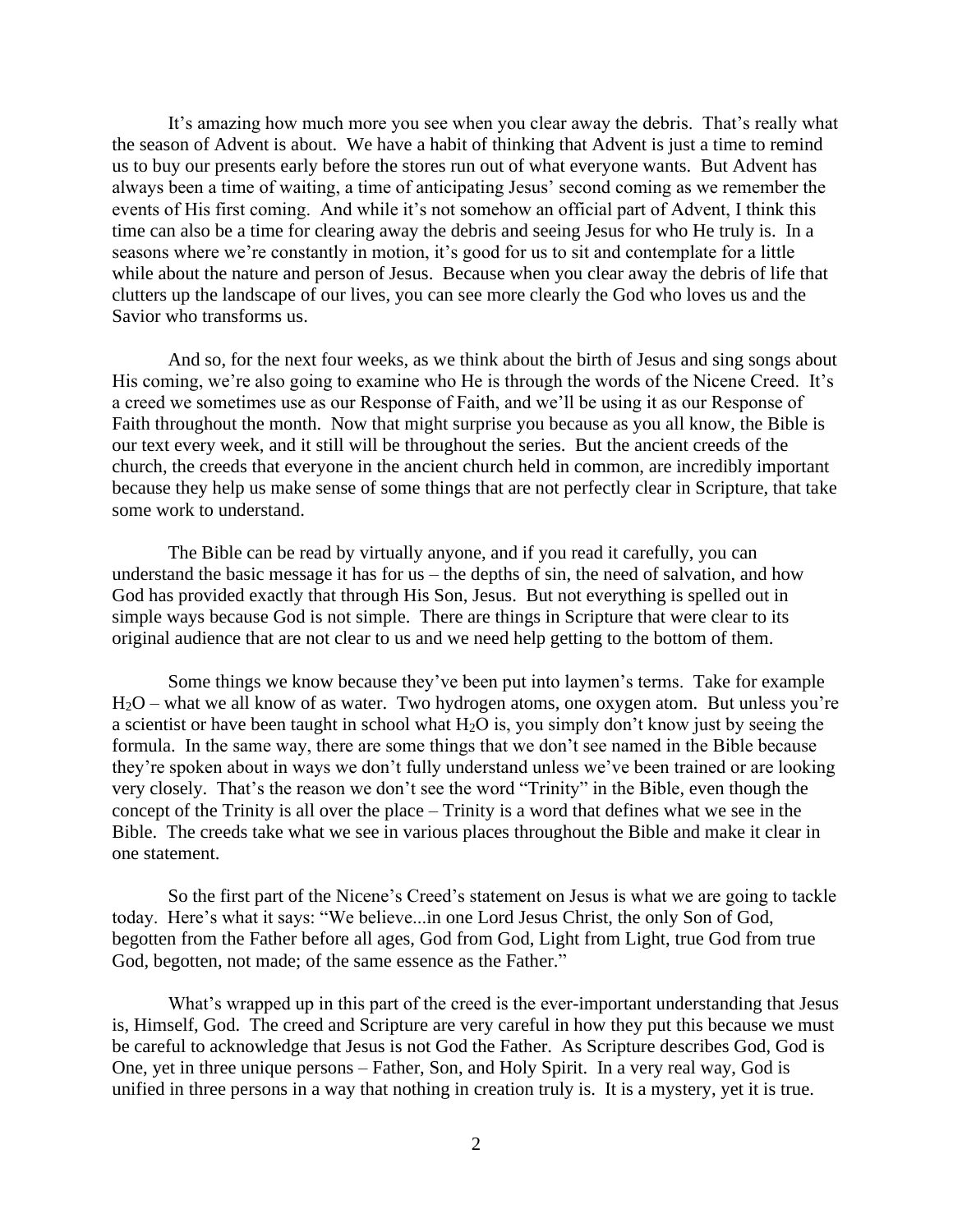For us, what we need to understand is that, when we look in the manger, when we look at this infant wrapped in swaddling clothes with Mary and Joseph, we are seeing something infinitely more amazing than the picture would even suggest. We are seeing God with us. In Jesus, God becomes human to rescue His people, yet is still fully God. Jesus is the God-Man. We celebrate Christmas not because a child was born – we could celebrate 385,000 children born around the world each day. It is that this is God's Son, God from God, light from light, of the very same God-stuff as the Father.

Now we only believe the Nicene Creed because we believe the Bible and we believe the creed is simply summarizing what the Bible says. So what does the Bible say? Let's take a look at some of the passages we've heard today, and perhaps even some others. Psalm 2 is where the language of the begotten nature of the Messiah comes from. Now again, "begotten" isn't a word that we hear much. We need to know what it means. It is a word that means to have born children. There's no other definition for it. It's not creation, it's not making something new, but having a child. In Psalm 2, God the Father is simultaneously speaking to the enemies of His people and the Messiah, warning His enemies to embrace the Messiah rather than die in their sins. To the Messiah, the Father says, "You are my son; today I have begotten you."

What this means is that Jesus is not a created being. Jesus is not an angel that God transformed into a human or adopted as His Son. John 3:16 is clear that Jesus is God the Father's one and only Son. We are the adopted; we are the ones God brings into the family. But Jesus has always been family. He was begotten in eternity, before time even began, so He is timeless. He has always been with the Father and the Holy Spirit. There was never a time when Jesus was not. And because Jesus is begotten, it means that He is of the very same type of God the Father, of the same essence. Human beget humans; cats beget cats; dogs beget dogs. God begets God. The key to remember is that it doesn't make Jesus a different god like many other religions have with multiple gods. Jesus is God from God. But unlike say the Roman and Egyptian gods with their own personalities, where one god stood for war and one for harvest and one for creation and what not, the Father and the Son are unified. They are One.

Now David wrote this psalm, and some people might say, isn't it about David? Isn't it metaphorical language of God taking in David as His son? What's interesting is that many Jewish scholars took this to be language about the Messiah, not about David. In fact, up into the Middle Ages, a thousand years after Jesus, many prominent rabbis were still teaching that this was about the Messiah! The only rabbis who took it to be about David himself were those who were writing against Christians saying this was about Jesus. Through most of Jewish history, there was belief that God was speaking of a truly begotten Messiah who would come.

Then there's Isaiah 9. There's another prophecy that a child will be born that will leave the enemies of God in utter disorder and will restore God's people. The Messiah is given many names, but among them is Mighty God. Remember that Judaism is absolutely, positively monotheistic. The prayer that every Hebrew child learned to recite everyday is "Hear, O Israel, the LORD our God, the LORD is one." The Ten Commandments absolutely forbid the worship of anyone or anything but God alone. And yet here, the Messiah has the title Mighty God. The only way to understand this is through the revelation that God is one God in three persons.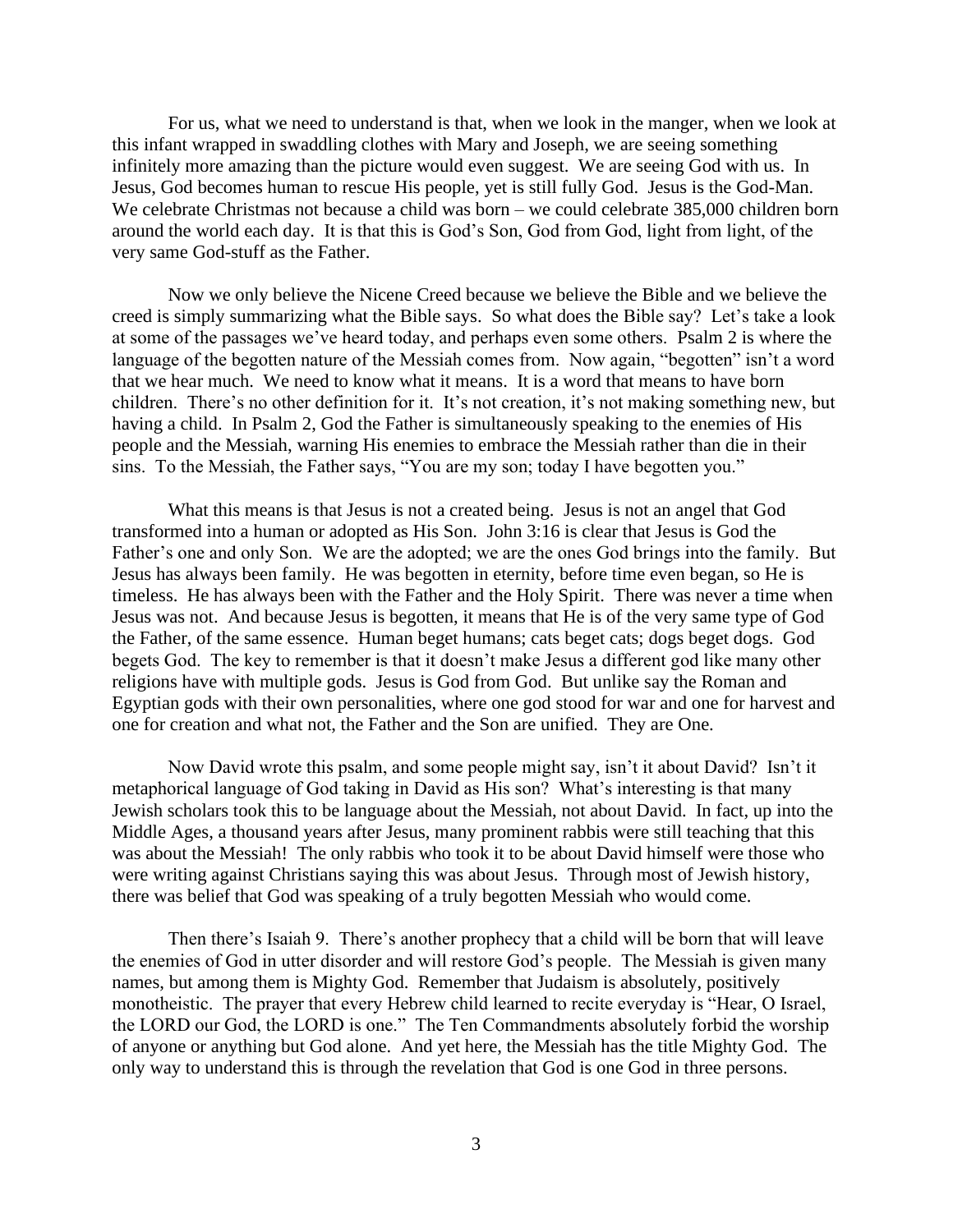Or let's take a look at our main passage today, John 8. Jesus is instructing a group of Jewish teachers about Himself and their dangerous mistakes in the way they interpret and live out the Scriptures. He tries to teach them about Himself, but they become more and more agitated. Their real agitation is with Jesus' claim that they are slaves to sin and not the true children of Abraham. They are offended by that because of course, they are the physical descendants of Abraham. But Jesus teaches that being a physical descendant of Abraham means nothing if your words and actions go against Abraham and against God and against the Messiah.

The argument reaches its peak when Jesus claims that Abraham looked forward to the day of His coming. His opponents scoff at the idea that He could know Abraham. And Jesus replies, "Before Abraham was, I Am." This language is important. "Before Abraham was, I Am." If you go to Exodus 3, when Moses is called to be God's spokesman so that the Hebrew slaves are freed from Egypt, Moses says, "Who shall I say sent me? What is the name of the god of our forefathers?" And God replies, "I AM THAT I AM. Tell them, I AM sent you."

When Jesus' opponents pick up rocks to stone Him, they know exactly what they are doing and why. They understand just what Jesus has said. Jesus has used the same language for Himself as God did in Exodus 3. He is proclaiming Himself to be God in the flesh. And if we read elsewhere in John's gospel, John 5, we find the Jewish leadership had been trying to figure out how to kill Him because in calling God His personal Father, Jesus was making Himself equal to God. The religious leaders say it directly in John 10:33. And in the other gospels, Matthew, Mark, and Luke, Jesus' opponents confirm at His trial that they believed His claim to be the Son of God was blasphemy, that it made Him equal to God.

Other passages we don't even have time to get into today confirm it. Isaiah 7:14 confirms that a young woman, a virgin, will conceive, and bear a Son, whose name is Immanuel – God with us. Hosea 11:1, quoted by Matthew 2:14, God says, "Out of Egypt I called my son," referring to when Jesus and His family fled to Egypt after His birth to avoid the rage of King Herod. 1 Chronicles 17:13 is quoted in Hebrews 1:5, where God says of the Messiah, "I will be his father, and he shall be my son." Over and over, in various ways and places, the Scriptures speak of the Messiah being the Son of God who is, in very essence, God in the Flesh.

Now...why does all that matter for Christmas? Why should we study it? Why should we spend so much time on it? While the Bible tells us so much about God's dealings with us over the ages, while it's important to spend time on the full story – which is why we're going through Genesis, for example – we really need to get this right. Because all of human history, all of human eternity, depends on who the baby in the manger really is.

If Jesus is just a man, just an ordinary baby, perhaps an extraordinary teacher and rabbi, if He is nothing more, then we shouldn't be celebrating Christmas. There's no point. If He is a created being, if as some people have believed over the years that He is some form of angel, or as the church argued in the third century, if He is similar to God but not identical, then we should turn off the Christmas station and take down the lights and the tree. Because if Jesus is not God, then we have very little idea who God is and we have displeased God by worshiping an impostor. Because worship is something that belongs to God alone. And because Jesus accepts worship in the gospels, He would not be a good teacher but a false one – if He is not God.